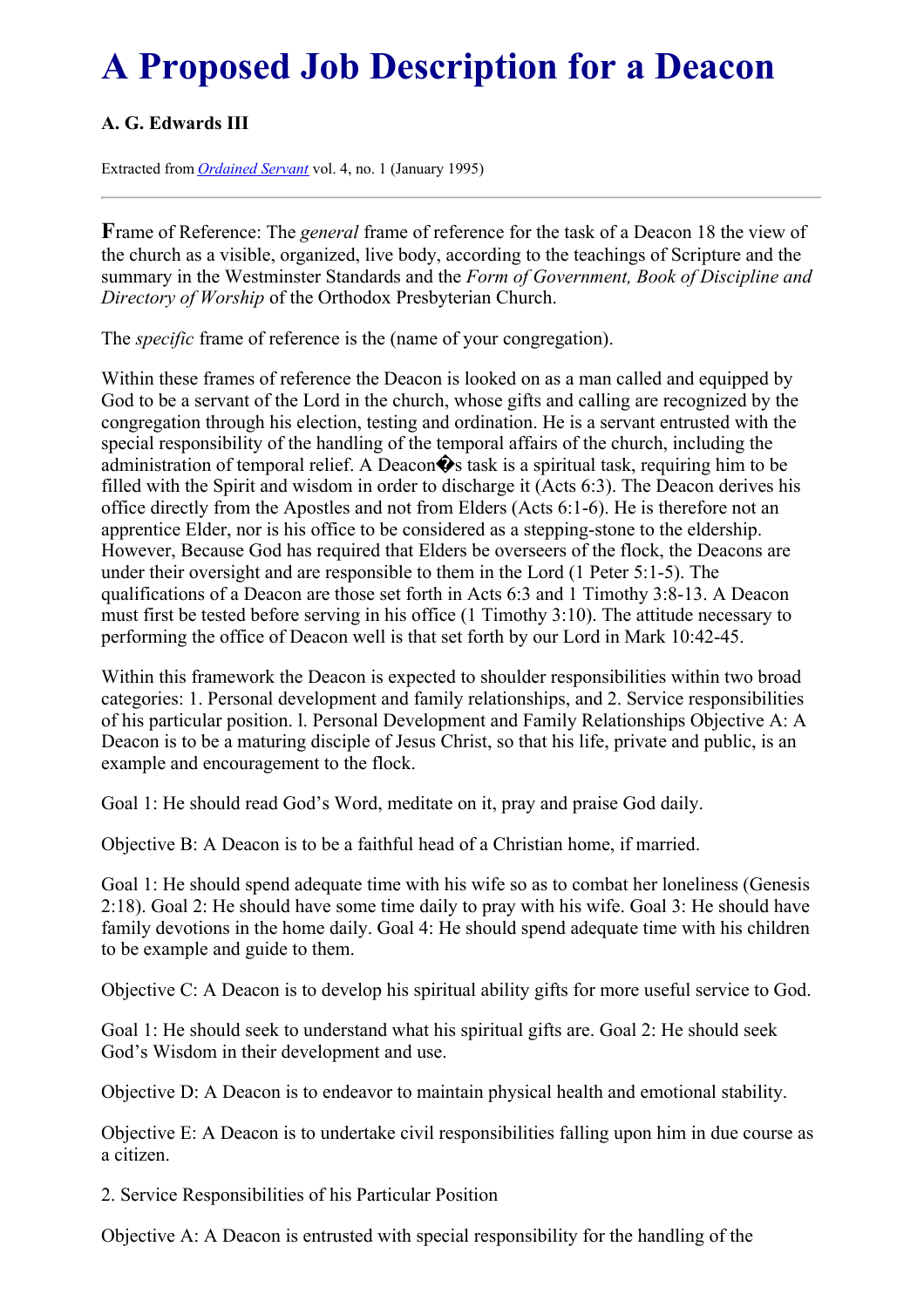temporal affairs of the church, including the administration of temporal relief.

Goal 1: The Deacons should divide among themselves the responsibility for the temporal affairs of the church, including the administering of temporal relief, so that the task is shared by each according to his abilities and interests. To do so the Deacons might organize themselves according to the following guidelines:

a. Officers 1. There may be a president, vice-president, treasurer and secretary. 2. The duties of the president may be to preside at meetings when the minister does not, to prepare a plan for the organization of the Board of Deacons, and to arrange for joint meetings with the Session periodical to discuss goals, personnel, and the work of the Board of Deacons. According to the Form of Government these meetings should be at least once a quarter. 3. The duties of the vice-president may be to keep in contact with the committee chairmen, to encourage them in carrying out their responsibilities, to help them as needed, and to see that each chairman has a report about his committee's accomplishments and plans prior to the monthly Deacon's meeting. This report should be brief and to the point. The vice-president should remind each member of the Board about the Deacon's meeting. 4. The duties of the treasurer may include the receiving, disbursing and recording of all the church monies, including the funds of the Committee on Benevolence, the forming of a group to study longrange plans, the preparing of the annual budget, and the keeping the officers, the Session and the entire congregation informed as to the financial status and trends of the church. 5. The duties of the secretary may include the taking of minutes at all meetings of the Board of Deacons, and of recording them in the record book only after they have been approved. 6. In selecting officers such as president and vice-president, it is generally a favor to the members of the Board not to nominate them for such service until they have had a chance to see how the Board functions.

b. Committees 1. Structure a. There may be six committees of the Board of Deacons, the committee on Benevolence, the committee on Building maintenance, the committee on Ground maintenance, the Janitorial committee, the Finance committee and the Ushers committee. b. A Deacon should be chairman of each committee. c. A committee chairman may recruit from the Board of Deacons or from the congregation as a whole, people as needed to serve on his committee. If a committee has several major functions, sub-committees may be set up to be responsible for these. Anyone in the church may serve on a Deacon's committee. d. The Deacons' committees may meet as needed, some needing to meet every month, some not needing to. The committees should discuss their business in business meeting, make plans on how to carry it out, see that the work is done, and report their work to the Board of Deacons. If a committee has a problem on which it needs the advice of the whole Board, this problem, together with possible solutions, should be presented to the whole Board.

2. Duties a. The duties of the Benevolence committee may include ministering to the sick, needy and aged, the encouraging of members to visit the sick, needy and aged, a tape ministry to shut-ins, the arrangement of transportation to worship services for the aged and infirm, and the allocation of benevolent funds which funds may be disbursed through the treasurer. b. The duties of the Building maintenance committee may include the consideration of, carrying out or arranging for needed repairs, painting, remodeling, lighting-replacement in the church buildings, the making of a check and priority list of building maintenance work, and the encouraging of members of the church to help in the work of the committee. c. The duties of the Grounds maintenance committee may include the care of the lawns, the parking lots, the shrubbery and trees on the church property, taking care of necessary plantings, the making of a check and priority list of grounds maintenance work, and the encouraging of members of the church to help the committee in its work. d. The duties of the Janitorial committee may include seeing to it that needed janitorial supplies are secured, seeing that the custodial work is carried out satisfactorily, arranging for periodic house-cleanings in which the help of all the members of the church is secured, and the making of a check list of cleaning jobs that should be done weekly, monthly, quarterly, semi-annually and annually e. The duties of the Finance committee, of which the Treasurer may be chairman, may include the counting of monies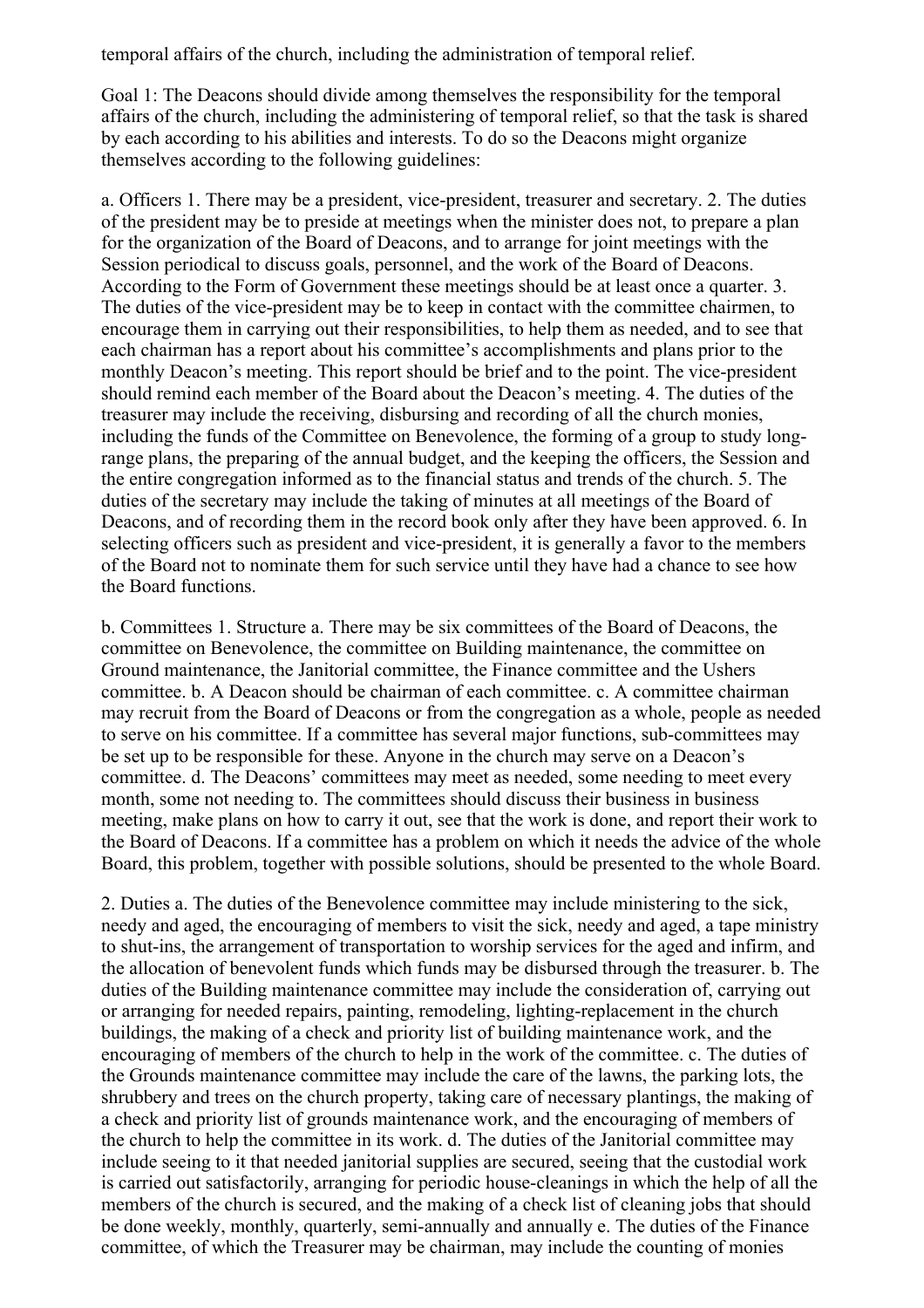received after worship service, long-range financial planning for the church, preparing of the annual budget for presentation to the Deacons and the Session, the informing of the Session of the financial condition, trends and needs of the church, and consideration and action on requests made by non-members for use of any of the facilities of the church. f. The duties of the Ushers committee may be to appoint, train and schedule ushers for the regular meetings of the church, and for special meetings when needed. The committee may also arrange with people in the church for flowers for church services. Note: With this proposed committee structure, members of the church who are not active Deacons can be enlisted to be on the various committees as needed. It should be recognized that, although the committee on Benevolence is considered as a separate committee, yet the work of benevolence is a work in which each Deacon should be active and take his part. Each Deacon should therefore consider himself an ex-officio member of the committee on Benevolence. The deliberations of the Benevolence committee may be directed, however, by a small steering group if so desired, which can consider the work and responsibilities in benevolence and distribute appropriate responsibilities to the several members of the Board of Deacons in benevolent matters.

Objective B: Deacons should encourage members of the church to provide for those who are in want. Goal 1: There should be a Deacons' Fund for such purposes included in the church budget. Goal 2: Special needs judged to be of concern to the congregation, but for which the Deacons' Fund is inadequate, may be brought to the congregation for a special offering.

Objective C: Deacons should seek to prevent poverty.

Goal 1: The Deacons should seek to make themselves aware of needs within the congregation. Goal 2: The Deacons should cheerfully seek to take adequate steps either in discreetly providing financial aid or providing job opportunities or other such matters to help prevent members of the congregation from coming to poverty. Goal 3: The Deacons should help those in need outside the congregation as there is opportunity.

Objective D: Deacons should pray with the distressed and remind them of the consolations of Holy Scripture.

Objective E: Deacons might assist, with the Elders, in the distribution of the elements at the Lord's Supper when asked.

Objective F: A Deacon should consider serving on the Presbytery's or General Assembly's Diaconal Ministries Committees when asked, being careful to remember his first responsibility to his relationship to God, to his wife and family and to the congregation he serves.

Objective G: A Deacon should with the other Deacons report to the Session at quarterly meetings designated for this purpose.

| <b>Proposed Committee Structure</b>                            |
|----------------------------------------------------------------|
| <b>Benevolence Committee</b><br>Chairman:<br>Members:          |
| <b>Building Maintenance Committee</b><br>Chairman:<br>Members: |
| <b>Finance Committee</b><br>Chairman:<br>Members:              |
| Grounds Maintenance Committee<br>`hairman:                     |